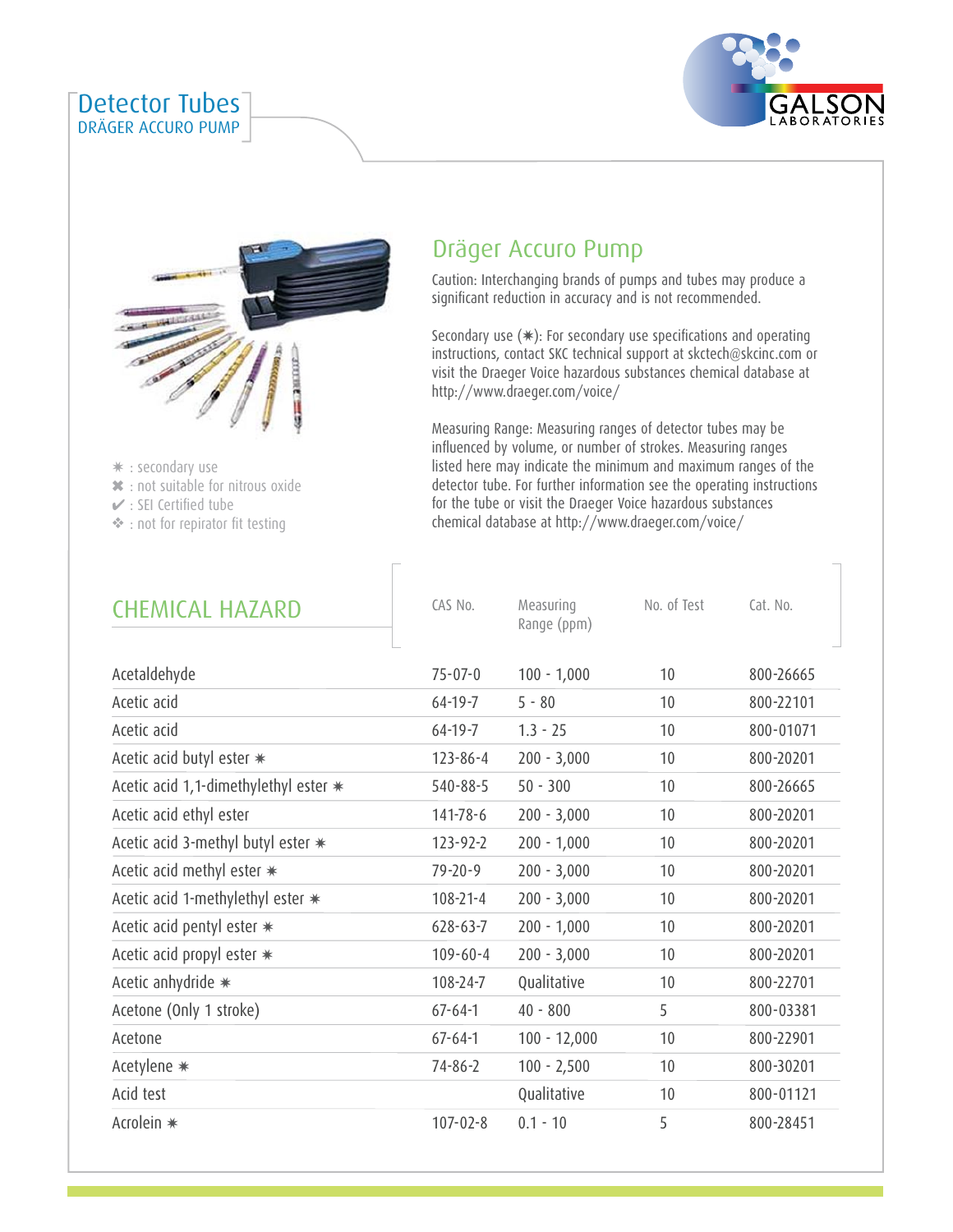



| <b>CHEMICAL HAZARD</b>                          | CAS No.        | Measuring<br>Range (ppm) | No. of Test | Cat. No.  |
|-------------------------------------------------|----------------|--------------------------|-------------|-----------|
| Acrylonitrile                                   | $107 - 13 - 1$ | $0.5 - 20$               | 5           | 800-28591 |
| Air current (Smoke Tube) ❖                      |                | <b>NA</b>                | 10          | 800-25301 |
| Alcohol                                         |                | $25 - 5,000$             | 10          | 800-01631 |
| Alcohol                                         |                | $100 - 3,000$            | 10          | 800-29701 |
| Aliphatic hydrocarbons (Boiling Range 50-200 C) |                | 3-23 $mg/L$              | 10          | 800-25401 |
| Amine test                                      |                | Qualitative              | 10          | 800-01061 |
| Aminoethane *                                   | $75 - 04 - 7$  | $5 - 60$                 | 10          | 800-18401 |
| 2-Aminoethanol *                                | $141 - 43 - 5$ | $0.5 - 6$                | 10          | 800-01711 |
| 2-Aminopropane *                                | $75 - 31 - 0$  | $2 - 30$                 | 10          | 800-28931 |
| Ammonia                                         | 7664-41-7      | $0.25 - 3$               | 10          | 800-01711 |
| Ammonia                                         | 7664-41-7      | $2 - 30$                 | 10          | 800-33231 |
| Ammonia                                         | 7664-41-7      | $5 - 100$                | 10          | 800-01941 |
| Ammonia ✔                                       | 7664-41-7      | $5 - 700$                | 10          | 800-20501 |
| Ammonia                                         | 7664-41-7      | $0.05 - 10$ Vol %        | 10          | 800-31901 |
| n-Amyl acetate *                                | $628 - 63 - 7$ | $200 - 1,000$            | 10          | 800-20201 |
| Aniline                                         | $62 - 53 - 3$  | $1 - 20$                 | 10          | 800-20401 |
| Aniline                                         | $62 - 53 - 3$  | $0.5 - 10$               | 10          | 800-33171 |
| Antimony hydride *                              | 7803-52-3      | $0.05 - 3$               | 10          | 800-25001 |
| Arsine                                          | 7784-42-1      | $0.05 - 60$              | 10          | 800-25001 |
| Benzene                                         | $71 - 43 - 2$  | $0.5 - 10$               | 10          | 800-28561 |
| Benzene                                         | $71 - 43 - 2$  | $15 - 420$               | 10          | 800-01741 |
| Benzene                                         | $71 - 43 - 2$  | $5 - 50$                 | 10          | 800-28071 |
| Benzene                                         | $71 - 43 - 2$  | $2 - 60$                 | 5           | 800-01231 |
| Benzene (specific to Benzene)                   | $71 - 43 - 2$  | $0.5 - 10$               | 5           | 800-01841 |
| Benzyl chloride *                               | $100 - 44 - 7$ | $0.2 - 8$                | 10          | 800-01551 |
| Bromine *                                       | 7726-95-6      | $0.2 - 3$                | 10          | 800-24301 |
| Bromoethane *                                   | $74 - 96 - 4$  | $20 - 200$               | 10          | 800-27301 |
| Bromotrifluoromethane *                         | $75 - 63 - 8$  | Qualitative              | 8           | 800-01601 |
| 1,3-Butadiene *                                 | $106 - 99 - 0$ | $0.7 - 8.5$              | 10          | 800-18901 |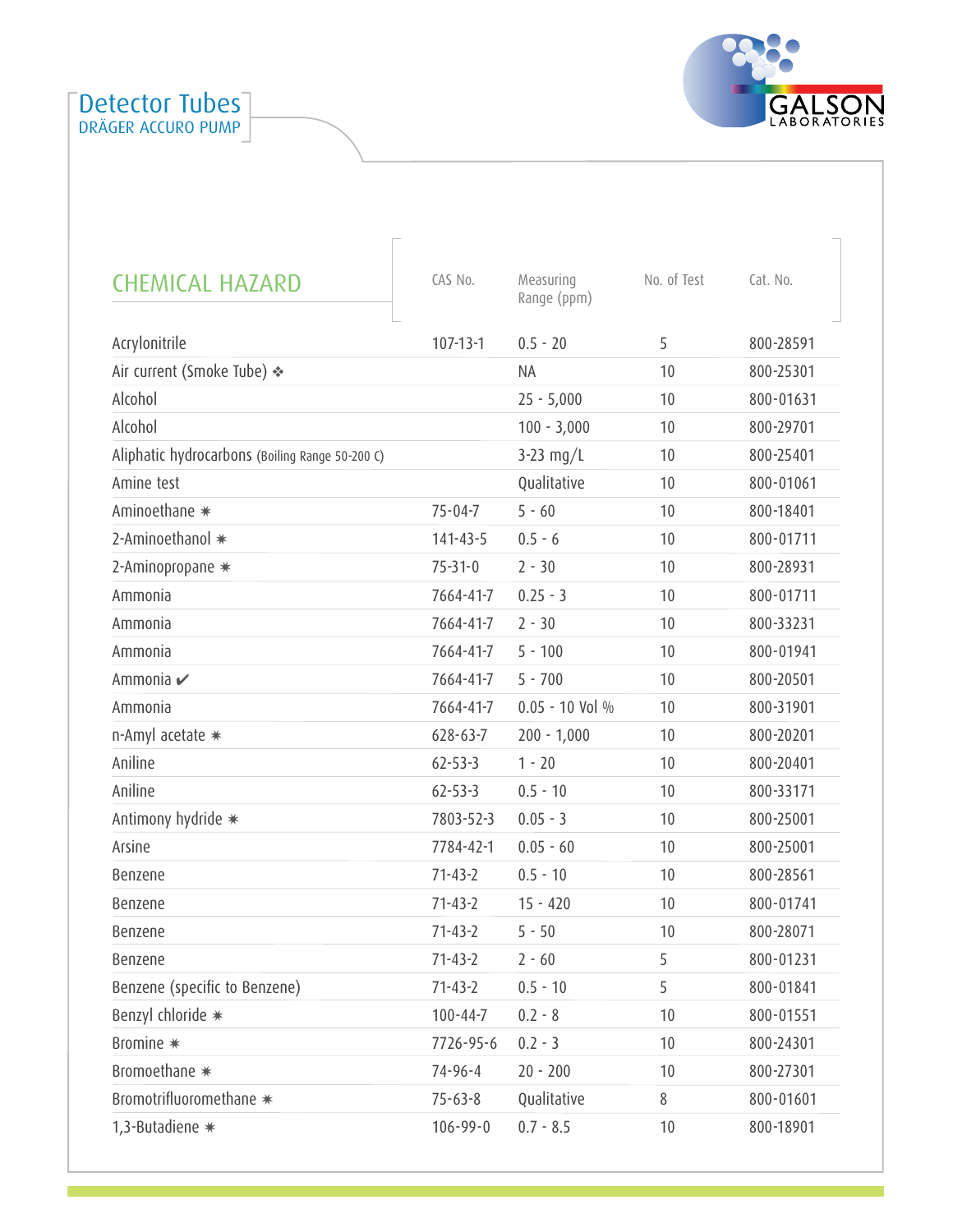

| <b>CHEMICAL HAZARD</b>       | CAS No.        | Measuring<br>Range (ppm) | No. of Test | Cat. No.  |
|------------------------------|----------------|--------------------------|-------------|-----------|
| n-Butane                     | $106 - 97 - 8$ | $0.1 - 0.8$ Vol $%$      | 10          | 800-26101 |
| n-Butanol *                  | $71-36-3$      | $100 - 5,000$            | 10          | 800-01631 |
| 2-Butanone (MEK) $*$         | $78 - 93 - 3$  | $100 - 12,000$           | 10          | 800-22901 |
| 1-Butene *                   | 106-98-9       | $0.04 - 1.3$ Vol%        | 10          | 800-31201 |
| 1-Butyl acetate *            | $123 - 86 - 4$ | $200 - 3,000$            | 10          | 800-20201 |
| n-Butyl acetate *            | 123-86-4       | $200 - 3,000$            | 10          | 800-20201 |
| sec-Butyl acetate *          | $105 - 46 - 4$ | $100 - 1,000$            | 10          | 800-26665 |
| tert-Butyl acetate *         | $540 - 88 - 5$ | $50 - 300$               | 10          | 800-26665 |
| n-Butyl alcohol *            | $71-36-3$      | $100 - 5,000$            | 10          | 800-01631 |
| n-Butylamine *               | 109-73-9       | $2 - 30$                 | 10          | 800-28931 |
| Carbon dioxide               | 124-38-9       | 1 - 20 Vol %             | 10          | 800-25101 |
| Carbon dioxide               | 124-38-9       | $0.5 - 10$ Vol %         | 10          | 800-31401 |
| Carbon dioxide               | 124-38-9       | $5 - 60$ Vol %           | 10          | 800-20301 |
| Carbon dioxide               | 124-38-9       | $0.01 - 0.3$ Vol %       | 10          | 800-01811 |
| Carbon dioxide               | 124-38-9       | $0.1 - 6$ Vol %          | 10          | 800-23501 |
| Carbon disulfide             | $75 - 15 - 0$  | 0.6 to 60 mg/L           | 10          | 800-23201 |
| Carbon disulfide             | $75 - 15 - 0$  | $3 - 95$                 | 10          | 800-01891 |
| Carbon monoxide $\checkmark$ | $630 - 08 - 0$ | $5 - 700$                | 10          | 800-25601 |
| Carbon monoxide              | $630 - 08 - 0$ | $2 - 300$                | 10          | 800-33051 |
| Carbon monoxide              | $630 - 08 - 0$ | $0.3 - 7$ Vol %          | 10          | 800-29901 |
| Carbon monoxide              | $630 - 08 - 0$ | $10 - 3,000$             | 10          | 800-20601 |
| Carbon monoxide in hydrogen  |                | $8 - 150$                | 10          | 800-19701 |
| Carbon pre-tube              |                |                          | 1           | 800-24101 |
| Carbon tetrachloride         | $56 - 23 - 5$  | $5 - 50$                 | 10          | 800-27401 |
| Carbon tetrachloride         | $56 - 23 - 5$  | $0.2 - 70$               | 10          | 800-01791 |
| Carbon tetrachloride         | $56 - 23 - 5$  | $1 - 15$                 | 5           | 800-01021 |
| Carbonyl chloride            | $75 - 44 - 5$  | $0.02 - 1$               | 10          | 800-01521 |
| Carbonyl chloride            | $75 - 44 - 5$  | $0.25 - 15$              | 10          | 800-28301 |
| Chlorine                     | 7782-50-5      | $0.3 - 10$               | 10          | 800-28411 |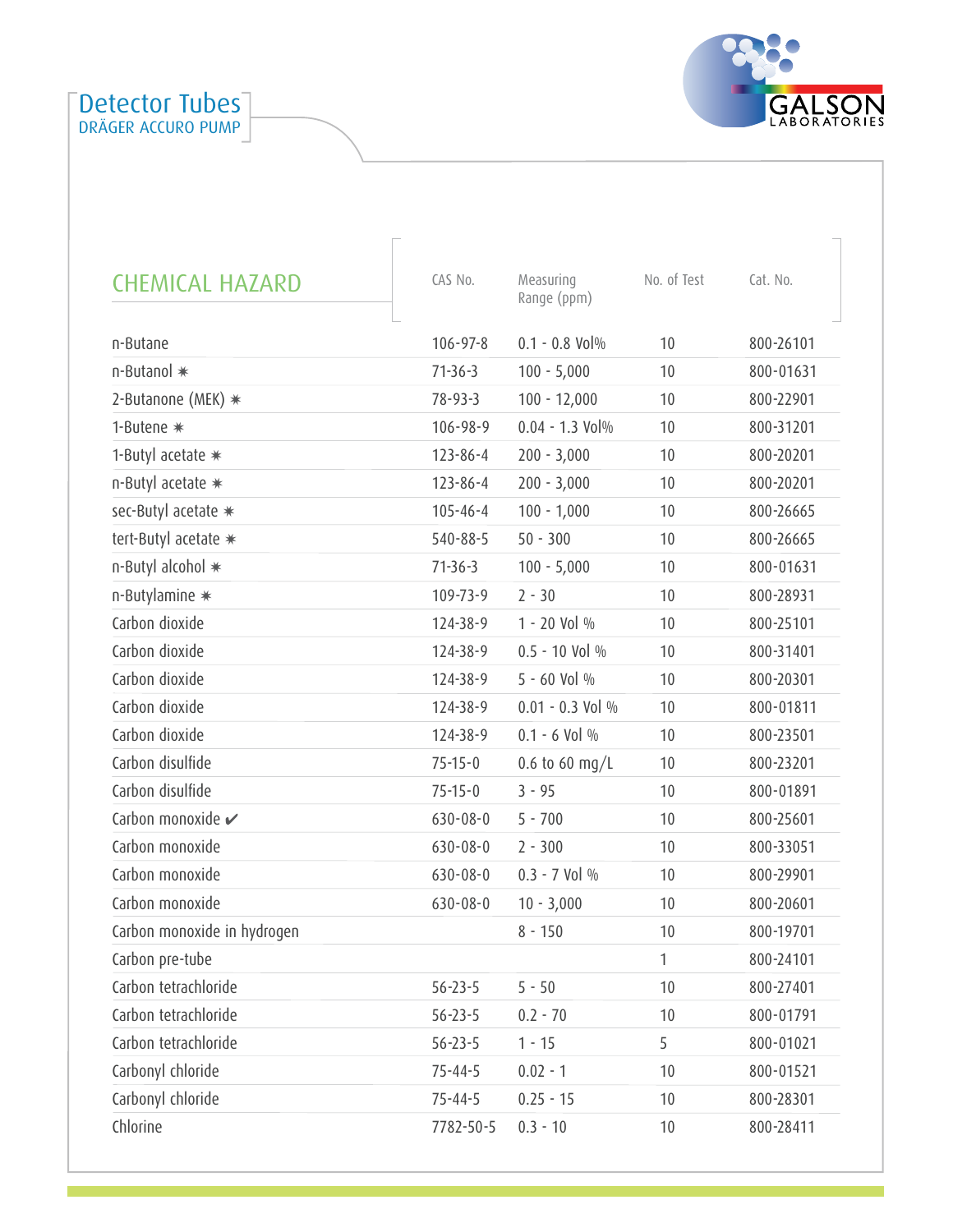

| <b>CHEMICAL HAZARD</b>             | CAS No.        | Measuring<br>Range (ppm) | No. of Test | Cat. No.  |
|------------------------------------|----------------|--------------------------|-------------|-----------|
| Chlorine                           | 7782-50-5      | $0.2 - 30$               | 10          | 800-24301 |
| Chlorine                           | 7782-50-5      | $50 - 500$               | 10          | 800-20701 |
| Chlorobenzene                      | 108-90-7       | $5 - 200$                | 5           | 800-28761 |
| 2-Chloro-1,3-butadiene             | $126 - 99 - 8$ | $5 - 60$                 | 10          | 800-18901 |
| Chlorodifluromethane *             | $75 - 45 - 6$  | $200 - 2,800$            | 8           | 800-01601 |
| 1-Chloro-2,3-Epoxypropane          | $106 - 89 - 8$ | $5 - 50$                 | 10          | 800-28111 |
| Chloroform                         | $67 - 66 - 3$  | $2 - 10$                 | 5           | 800-28861 |
| Chloroformates                     |                | $0.2 - 10$               | 10          | 800-18601 |
| Chloropicrin                       | $76 - 06 - 2$  | $0.1 - 2$                | 10          | 800-03421 |
| Chloroprene                        | $126 - 99 - 8$ | $5 - 60$                 | 10          | 800-18901 |
| Chromic acid                       | 1333-82-0      | $0.1 - 0.5$ mg/m3        | 9           | 800-28681 |
| Chromic anhydride (acid, solution) | 1333-82-0      | $0.1 - 0.5$ mg/m3        | 9           | 800-28681 |
| o-Crestol *                        | $95 - 48 - 7$  | Qualitative              | 10          | 800-01641 |
| p-Cresol *                         | $106 - 44 - 5$ | Qualitative              | 10          | 800-01641 |
| m-Cresol *                         | 108-39-4       | $0.8 - 16$               | 10          | 800-01641 |
| Cumene *                           | $98 - 92 - 8$  | $50 - 400$               | 10          | 800-01701 |
| Cyanide                            | $57-12-5$      | $2 - 15$ mg/m3           | 10          | 800-28791 |
| Cyanogen chloride                  | $506 - 77 - 4$ | $0.25 - 5$               | 10          | 800-19801 |
| Cyclohexane                        | $110 - 82 - 7$ | $100 - 1,500$            | 10          | 800-25201 |
| Cyclohexylamine                    | 108-91-8       | $2 - 30$                 | 10          | 800-28931 |
| DDVP (Dichlorovos) *               | $62 - 73 - 7$  | Qualitative              | 10          | 800-28461 |
| Demeton *                          | 8065-48-3      | Qualitative              | 10          | 800-25803 |
| 1,2-Diaminoethane $\lt$ $*$        | $107 - 15 - 3$ | $0.5 - 12$               | 10          | 800-01711 |
| 1,2-Dibromoethane *                | $106 - 93 - 4$ | $5 - 50$                 | 10          | 800-27301 |
| p-Dichlorobenzene *                | $106 - 46 - 7$ | Qualitative              | 10          | 800-28761 |
| o-Dichlorobenzene *                | $95 - 50 - 1$  | Qualitative              | 10          | 800-28761 |
| 1, 4-Dichlorobenzene *             | $106 - 46 - 7$ | Qualitative              | 10          | 800-28761 |
| 1, 2-Dichlorobenzene *             | $95 - 50 - 1$  | Qualitative              | 10          | 800-28761 |
| 1, 2-Dichloro ethane *             | $107 - 06 - 2$ | $10 - 50$                | 10          | 800-01551 |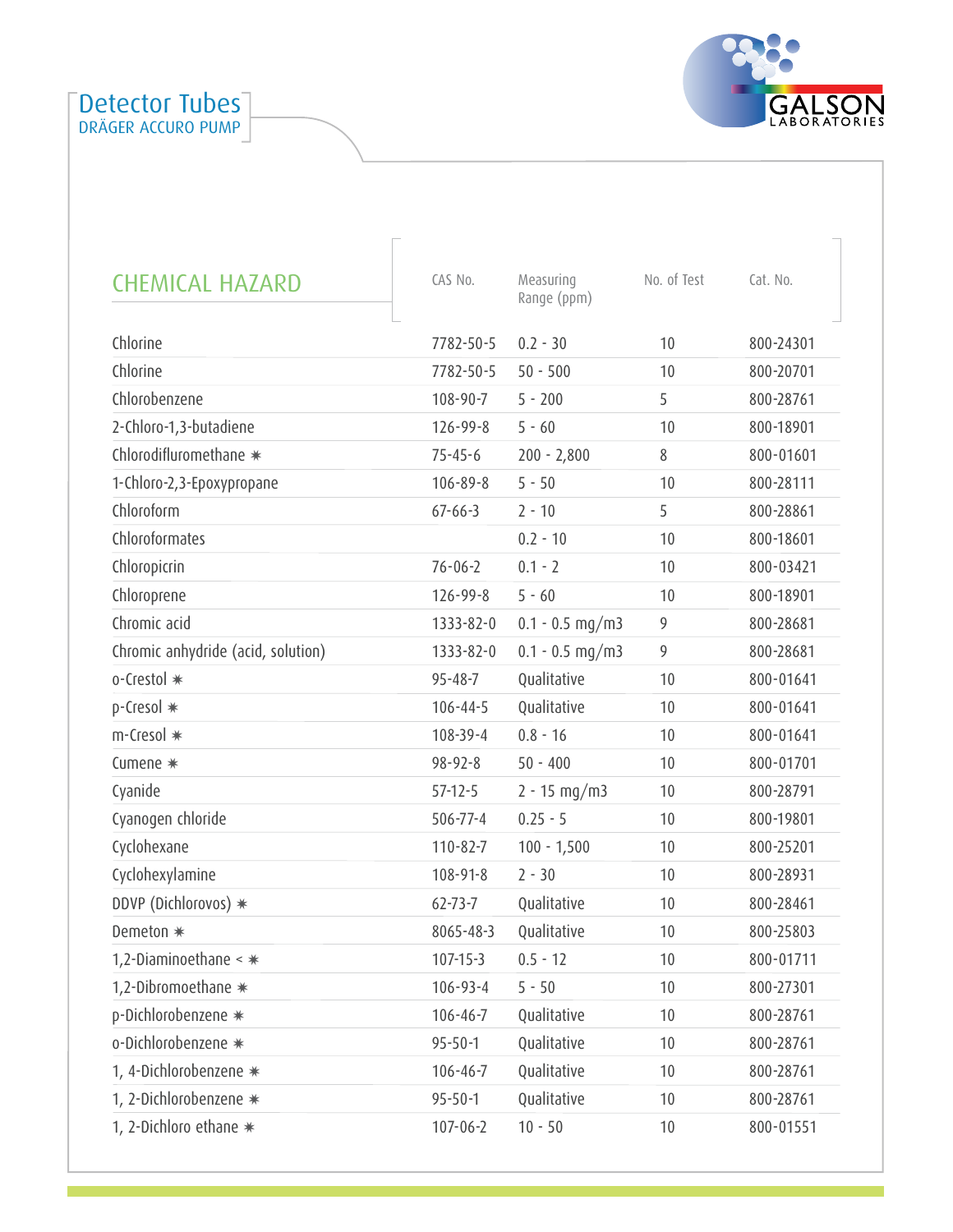

| <b>CHEMICAL HAZARD</b>                   | CAS No.        | Measuring<br>Range (ppm) | No. of Test | Cat. No.  |
|------------------------------------------|----------------|--------------------------|-------------|-----------|
| 1,2-Dichloroethane *                     | $107 - 06 - 2$ | $100 - 300$              | 10          | 800-27301 |
| Dichloromethane                          | $75 - 09 - 2$  | $100 - 2,000$            | 10          | 800-24601 |
| 1,2-Dichloropropane *                    | $78 - 87 - 5$  | $50 - 100$               | 10          | 800-27301 |
| 1,2-Dichloropropane *                    | $78 - 87 - 5$  | $50 - 100$               | 10          | 800-27301 |
| 1,2-Dichloro-1,1,2,2-tetrafluoroethane * | $76 - 14 - 2$  | $200 - 2,800$            | 8           | 800-01601 |
| Dichlorotetrafluoroethane *              | $76 - 14 - 2$  | $200 - 2,800$            | 8           | 800-01601 |
| Dichlorovos *                            | $62 - 73 - 7$  | 0.05                     | 10          | 800-28461 |
| Diethyl ether                            | $60 - 29 - 7$  | $100 - 4,000$            | 10          | 800-30501 |
| Diethylamine *                           | 109-98-7       | $5 - 60$                 | 10          | 800-18401 |
| Diethylene dioxide *                     | 123-91-1       | $13 - 175$               | 10          | 800-26801 |
| Difluorochloromethane *                  | $75 - 45 - 6$  | $200 - 2,800$            | 8           | 800-01601 |
| 2,4-Diisocyanato-1-methyl-benzene        | 584-84-9       | $0.02 - 0.2$             | 9           | 800-24501 |
| Diisopropyl ether *                      | $108 - 20 - 3$ | $100 - 4,000$            | 10          | 800-30501 |
| N, N-Dimethyl acetamide *                | $127 - 19 - 5$ | $100 - 400$              | 10          | 800-18501 |
| Dimethyl acetamide *                     | $127 - 19 - 5$ | $100 - 400$              | 10          | 800-18501 |
| Dimethylamine (anhydrous) *              | $124 - 40 - 3$ | $5 - 60$                 | 10          | 800-18401 |
| 1,2-Dimethylbenzene                      | $95 - 49 - 6$  | $10 - 400$               | 10          | 800-33161 |
| Dimethyl formamide                       | $68 - 12 - 2$  | $10 - 40$                | 10          | 800-18501 |
| N, N-Dimethyl formamide                  | $68 - 12 - 2$  | $10 - 40$                | 10          | 800-18501 |
| Dimethyl sulfate                         | $77 - 78 - 1$  | $0.005 - 0.05$           | 9           | 800-18701 |
| Dimethyl sulfide                         | $75 - 18 - 3$  | $1 - 15$                 | 5           | 800-28451 |
| Dioxane *                                | $123 - 91 - 1$ | $13 - 175$               | 10          | 800-26801 |
| 1,4-Dioxan *                             | 123-91-1       | $13 - 175$               | 10          | 800-26801 |
| Epichlorohydrin                          | $106 - 89 - 8$ | $5 - 50$                 | 10          | 800-28111 |
| 1,2-Ethanediol                           | $107 - 21 - 1$ | $10 - 180$ mg/m3         | 5           | 800-01351 |
| Ethanethiol *                            | $75 - 08 - 1$  | $2 - 1000$               | 10          | 800-01871 |
| Ethanethiol *                            | $75 - 08 - 1$  | $0.5 - 20$               | 10          | 800-28981 |
| Ethanol *                                | $64 - 17 - 5$  | $25 - 2,000$             | 10          | 800-01631 |
| Ethanol *                                | $64 - 17 - 5$  | $100 - 3,000$            | 10          | 800-29701 |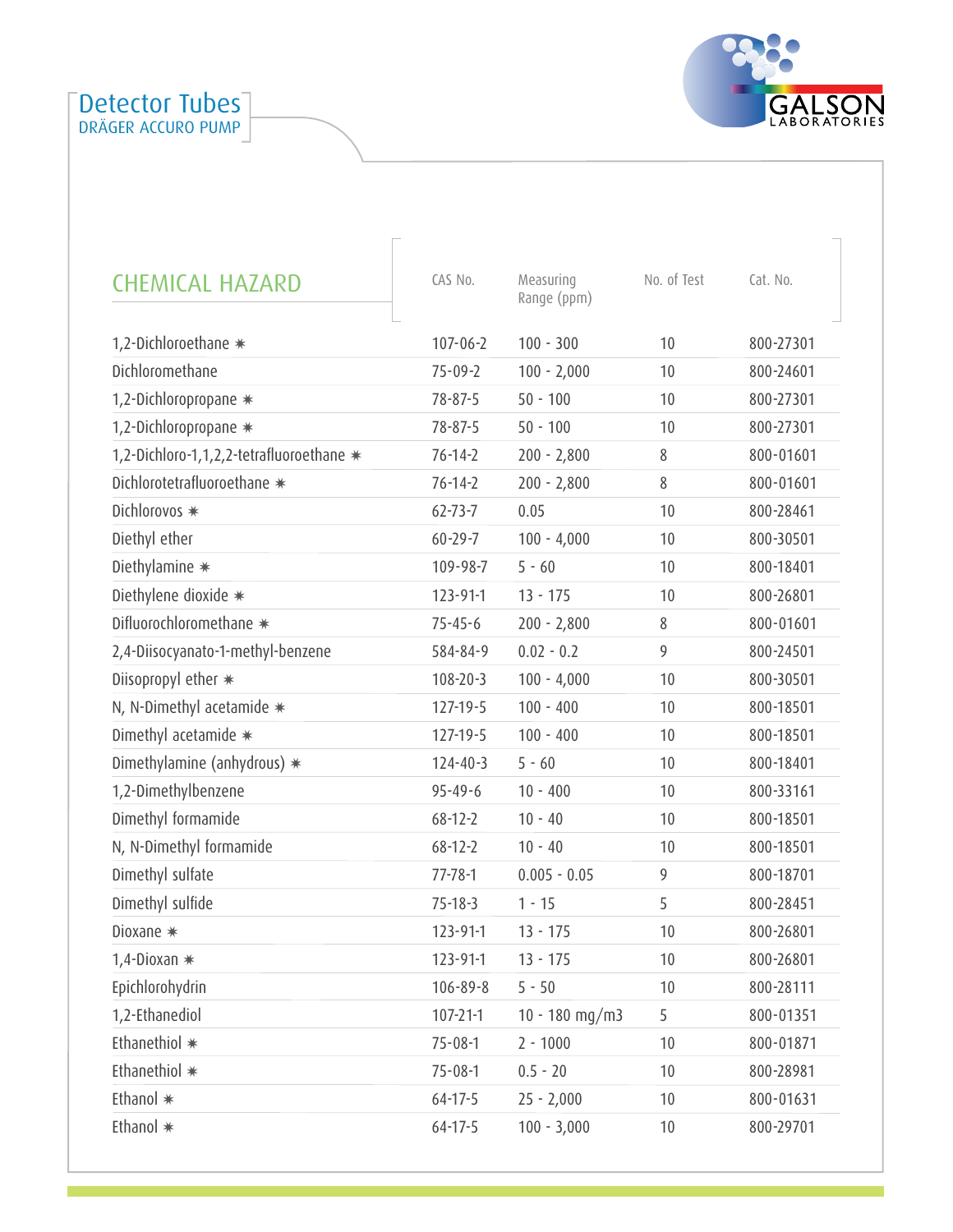

| <b>CHEMICAL HAZARD</b>                     | CAS No.        | Measuring<br>Range (ppm) | No. of Test | Cat. No.  |
|--------------------------------------------|----------------|--------------------------|-------------|-----------|
| Ethanolamine *                             | $141 - 43 - 5$ | $0.5 - 6$                | 10          | 800-01711 |
| Ether $*$                                  | $60 - 29 - 7$  | $100 - 4,000$            | 10          | 800-30501 |
| 2-Ethoxyethanol *                          | $110 - 80 - 5$ | Qualitative              | 10          | 800-26801 |
| 2-Ethoxy ethanol acetate                   | $111 - 15 - 9$ | $50 - 700$               | 10          | 800-26801 |
| 2-Ethoxy ethanol acetate *                 | $111 - 15 - 9$ | $50 - 700$               | 10          | 800-26801 |
| Ethyl acetate                              | 141-78-6       | $200 - 3,000$            | 10          | 800-20201 |
| Ethyl acrylate *                           | $140 - 88 - 5$ | $5 - 300$                | 10          | 800-28161 |
| Ethyl alcohol *                            | $64 - 17 - 5$  | $100 - 3,000$            | 10          | 800-29701 |
| Ethyl alcohol *                            | $64 - 17 - 5$  | $25 - 2000$              | 10          | 800-01631 |
| Ethylamine $*$                             | $75 - 04 - 7$  | $5 - 60$                 | 10          | 800-18401 |
| Ethyl benzene                              | $100 - 41 - 4$ | $30 - 600$               | 10          | 800-28381 |
| Ethyl bromide *                            | $74 - 96 - 4$  | $20 - 200$               | 10          | 800-27301 |
| Ethylene                                   | $74 - 85 - 1$  | $0.2 - 5$                | 5           | 800-01331 |
| Ethylene                                   | $74 - 85 - 1$  | $50 - 2,500$             | 10          | 800-28051 |
| Ethylene bromide *                         | $106 - 93 - 4$ | $5 - 50$                 | 10          | 800-27301 |
| Ethylene chloride *                        | $107 - 06 - 2$ | $100 - 300$              | 10          | 800-27301 |
| Ethylene chloride *                        | $107 - 06 - 2$ | $10 - 50$                | 10          | 800-01551 |
| Ethylene diamine *                         | $107 - 15 - 3$ | $0.5 - 12$               | 10          | 800-01711 |
| Ethylene dibromide *                       | $106 - 93 - 4$ | $5 - 50$                 | 10          | 800-27301 |
| Ethylene dichloride *                      | $107 - 06 - 2$ | $100 - 300$              | 10          | 800-27301 |
| Ethylene glycol                            | $107 - 21 - 1$ | $10 - 180$ mg/m3         | 5           | 800-01351 |
| Ethylene glycol monoethyl ether *          | $110 - 80 - 5$ | Qualitative              | 10          | 800-26801 |
| Ethylene glycol monoethyl ether acetate *  | $111 - 15 - 9$ | $50 - 700$               | 10          | 800-26801 |
| Ethylene glycol monomethyl ether *         | $109 - 86 - 4$ | Qualitative              | 10          | 800-26801 |
| Ethylene glycol monomethyl ether acetate * | $110 - 49 - 6$ | Qualitative              | 10          | 800-26801 |
| Ethylene oxide                             | $75 - 21 - 8$  | $25 - 500$               | 10          | 800-28241 |
| Ethylene oxide                             | $75 - 21 - 8$  | $0.2 - 30$               | 5           | 800-28961 |
| Ethyl ether *                              | $60 - 29 - 7$  | $100 - 4,000$            | 10          | 800-30501 |
| Ethyl glycol acetate                       | $111 - 15 - 9$ | $50 - 700$               | 10          | 800-26801 |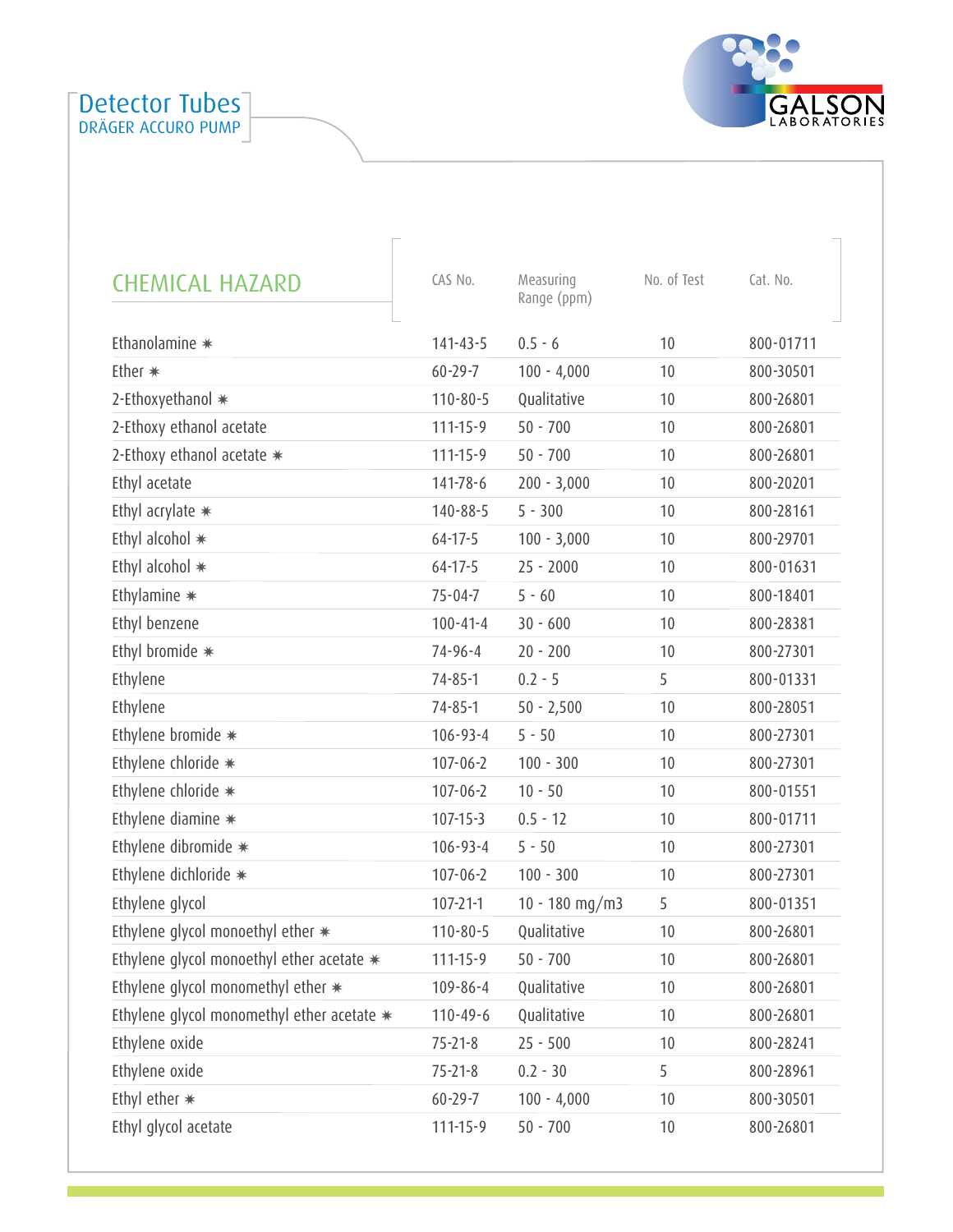

| <b>CHEMICAL HAZARD</b>                | CAS No.        | Measuring<br>Range (ppm) | No. of Test | Cat. No.  |
|---------------------------------------|----------------|--------------------------|-------------|-----------|
| Ethyl mercaptan $*$                   | $75 - 08 - 1$  | $0.5 - 20$               | 10          | 800-28981 |
| Ethyl mercaptan $*$                   | $75 - 08 - 1$  | $2 - 1,000$              | 10          | 800-01871 |
| Ethyl Propenoate *                    | $140 - 88 - 5$ | $5 - 300$                | 10          | 800-28161 |
| Fluoric acid (anhydrous)              | 7664-39-3      | $1.5 - 15$               | 10          | 800-30301 |
| Fluoric acid                          | 7664-39-3      | $0.5 - 90$               | 10          | 800-03251 |
| Fluorine                              | 7782-41-4      | $0.1 - 2$                | 10          | 800-01491 |
| Fluorotrichloromethane *              | $75 - 69 - 4$  | $100 - 1,400$            | 8           | 800-01601 |
| Formaldehyde                          | $50 - 00 - 0$  | $0.2 - 5$                | 10          | 800-01751 |
| Formaldehyde                          | $50 - 00 - 0$  | $0.1 - 5$                | 10          | 800-33081 |
| Formaldehyde activation tube          |                |                          | 10          | 800-01141 |
| Formic acid                           | $64 - 18 - 6$  | $1 - 15$                 | 10          | 800-22701 |
| Halogenated Hydrocarbons              |                | $200 - 2800$             | 8           | 800-01601 |
| Heptane *                             | 142-82-5       | $200 - 1000$             | 10          | 800-28391 |
| n-Hexane                              | $110 - 54 - 3$ | $100 - 3,000$            | 10          | 800-28391 |
| Hexone (MIBK) *                       | $108 - 10 - 1$ | $0.013 - 1.56$ Vol%      | 10          | 800-22901 |
| Hydrazine (anhydrous)                 | $302 - 01 - 2$ | $0.01 - 6$               | 10          | 800-03351 |
| Hydrazine (anhydrous)                 | $302 - 01 - 2$ | $0.25 - 10$              | 10          | 800-31801 |
| Hydrocarbon 2                         |                | $3-23$ mg/L              | 10          | 800-25401 |
| Hydrocarbons: Butane                  |                | $0.1 - 0.8$ Vol $%$      | 10          | 800-26101 |
| Hydrocarbons: Propane                 |                | $0.5 - 1.3$ Vol $%$      | 10          | 800-26101 |
| Hydrocarbons, Halogenated             |                | $200 - 2800$             | 8           | 800-01601 |
| Hydrocarbons, petroleum (as n-Octane) |                | $10 - 300$               | 10          | 800-01691 |
| Hydrocarbons, petroleum (as n-Octane) |                | $10 - 2,500$             | 10          | 800-30201 |
| Hydrochloric acid                     | $764 - 01 - 0$ | $1 - 10$                 | 10          | 800-29501 |
| Hydrochloric acid                     | $764 - 01 - 0$ | $50 - 5,000$             | 10          | 800-28181 |
| Hydrochloric acid                     | $764 - 01 - 0$ | HCI: 1 - 10              | 10          | 800-01681 |
| Nitric acid                           | 7697-37-2      | $HNO3: 1 - 15$           | 10          | 800-01681 |
| Hydrocyanic acid $\checkmark$         | $74 - 90 - 8$  | $0.25 - 150$             | 10          | 800-25701 |
| Hydrofluoric acid                     | 7664-39-3      | $0.5 - 90$               | 10          | 800-03251 |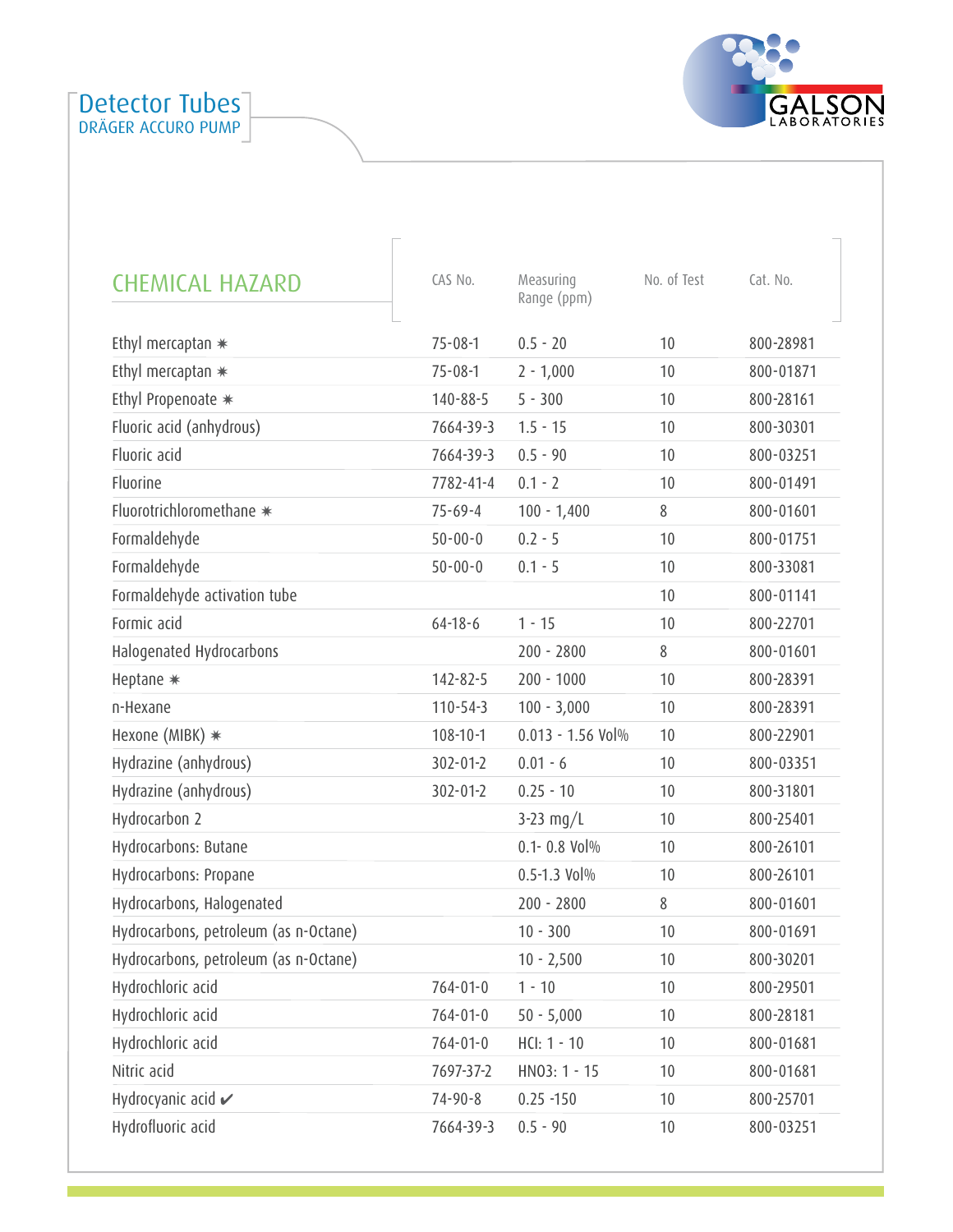

| <b>CHEMICAL HAZARD</b>                      | CAS No.        | Measuring<br>Range (ppm) | No. of Test | Cat. No.  |
|---------------------------------------------|----------------|--------------------------|-------------|-----------|
| Hydrofluoric acid (anhydrous)               | 7664-39-3      | $1.5 - 15$               | 10          | 800-30301 |
| Hydrogen                                    | $133 - 74 - 0$ | $0.2 - 2$ Vol %          | 10          | 800-01511 |
| Hydrogen chloride (anhydrous) *             | 7647-01-0      | $0.1 - 100$              | 10          | 800-29501 |
| Hydrogen chloride (anhydrous) *             | 7647-01-0      | $50 - 5,000$             | 10          | 800-28181 |
| Hydrogen cyanide (anhydrous) $* \checkmark$ | $74 - 90 - 8$  | $0.25 - 150$             | 10          | 800-25701 |
| Hydrogen fluoride (anhydrous)               | 7664-39-3      | $1.5 - 15$               | 10          | 800-30301 |
| Hydrogen fluoride                           | 7664-39-3      | $0.5 - 90$               | 10          | 800-03251 |
| Hydrogen peroxide                           | 7722-84-1      | $0.1 - 3$                | 10          | 800-01041 |
| Hydrogen sulfide                            | 7783-06-4      | $100 - 2,000$            | 10          | 800-29101 |
| Hydrogen sulfide ✔                          | 7783-06-4      | $1 - 200$                | 10          | 800-01831 |
| Hydrogen sulfide                            | 7783-06-4      | 2 - 40 Vol %             | 10          | 800-01211 |
| Hydrogen sulfide                            | 7783-06-4      | $0.2 - 5$                | 10          | 800-01461 |
| Hydrogen sulfide                            | 7783-06-4      | $0.2 - 6$                | 10          | 800-01991 |
| Hydrogen sulfide                            | 7783-06-4      | $0.05 - 150$             | 10          | 800-28041 |
| Hydrogen sulfide                            | 7783-06-4      | $2 - 200$                | 10          | 800-28821 |
| Hydrogen sulfide                            | 7783-06-4      | $5 - 600$                | 10          | 800-29801 |
| Hydrogen sulfide                            | 7783-06-4      | $1 - 60$                 | 10          | 800-01961 |
| Hydrogen sulfide                            | 7783-06-4      | $0.2 - 7$ Vol %          | 10          | 800-28101 |
| Hydrogen sulfide                            | 7783-06-4      | $0.02 - 7$ Vol %         | 10          | 800-28201 |
| Sulfur dioxide                              | 7446-09-5      | $0.02 - 7$ Vol %         | 10          | 800-28201 |
| Isoamyl acetate *                           | 123-92-2       | $200 - 1,000$            | 10          | 800-20201 |
| Isopentyl acetate *                         | 123-92-2       | $200 - 1,000$            | 10          | 800-20201 |
| Isopropal alcohol ∗                         | $67 - 63 - 0$  | $100 - 3,000$            | 10          | 800-29701 |
| Isopropal alcohol *                         | $67 - 63 - 0$  | $50 - 4,000$             | 10          | 800-01631 |
| Isopropanol *                               | $67 - 63 - 0$  | $50 - 4,000$             | 10          | 800-01631 |
| Isopropanol *                               | $67 - 63 - 0$  | $100 - 3,000$            | 10          | 800-29701 |
| Isopropyl acetate *                         | $108 - 21 - 4$ | $200 - 3,000$            | 10          | 800-20201 |
| Isopropyl alcohol *                         | $67 - 63 - 0$  | $100 - 3,000$            | 10          | 800-29701 |
| Isopropyl alcohol *                         | $67 - 63 - 0$  | $50 - 4,000$             | 10          | 800-01631 |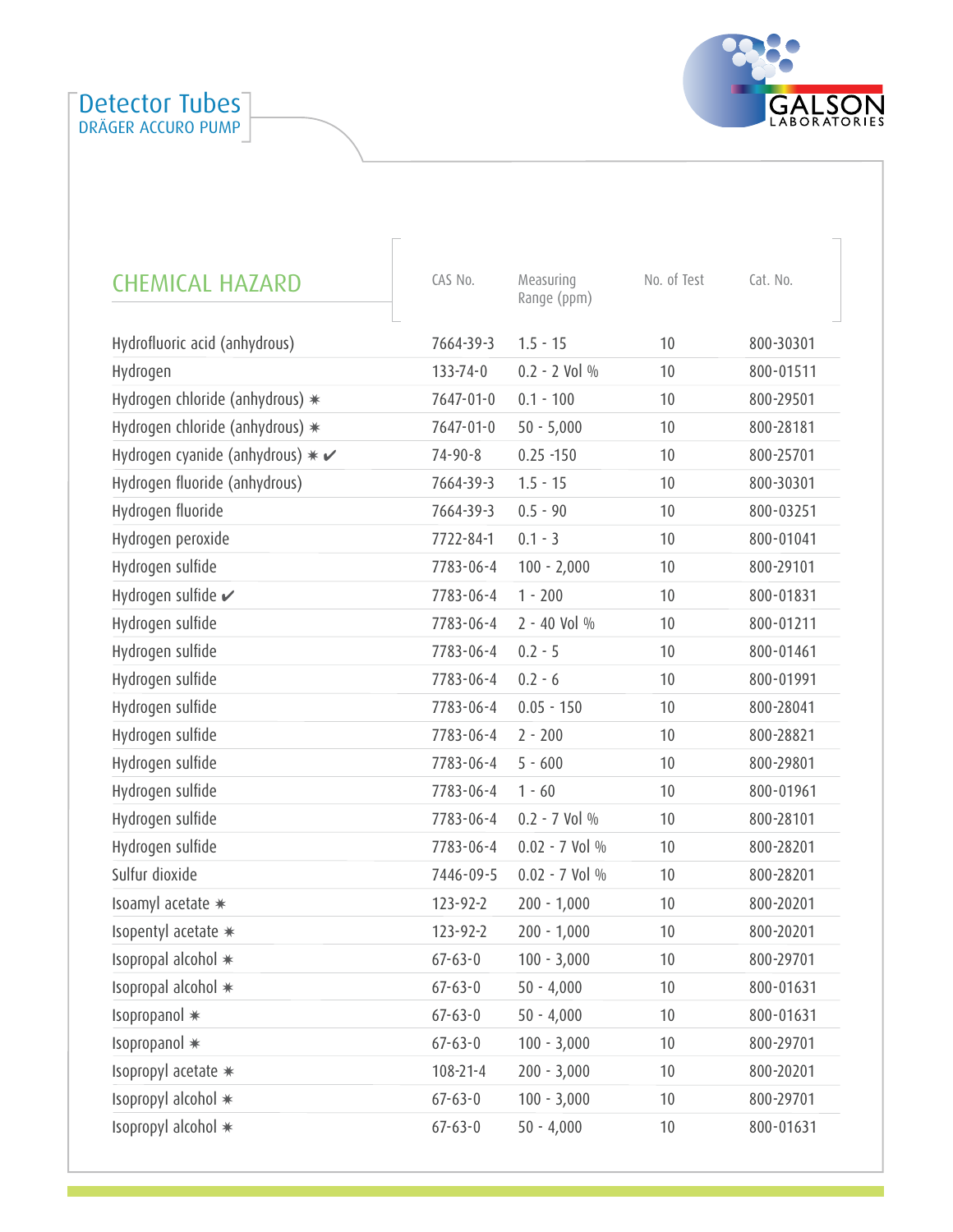

| <b>CHEMICAL HAZARD</b>       | CAS No.        | Measuring<br>Range (ppm) | No. of Test | Cat. No.  |
|------------------------------|----------------|--------------------------|-------------|-----------|
| Isopropylamine *             | $75 - 31 - 0$  | $2 - 30$                 | 10          | 800-28931 |
| Isopropylbenzene (Cumene) *  | $98 - 82 - 8$  | $50 - 400$               | 10          | 800-01701 |
| Isopropyl ether *            | $108 - 20 - 3$ | $100 - 4,000$            | 10          | 800-30501 |
| Mercaptan                    |                | $0.5 - 5$                | 10          | 800-28981 |
| Mercaptan                    |                | $20 - 100$               | 10          | 800-01871 |
| Mercaptan                    |                | $0.1 - 25$               | 10          | 800-03281 |
| Mercury vapor                | 7439-97-6      | $0.1 - 2$ mg/m3          | 10          | 800-23101 |
| Methane                      | $74 - 82 - 8$  | Qualitative              | 5           | 800-20001 |
| Methanethiol *               | $74 - 93 - 1$  | $2 - 1,000$              | 10          | 800-01871 |
| Methanethiol *               | $74 - 93 - 1$  | $0.5 - 20$               | 10          | 800-28981 |
| Methanol                     | $67 - 56 - 1$  | $100 - 3,000$            | 10          | 800-29701 |
| Methanol                     | $67 - 56 - 1$  | $25 - 5,000$             | 10          | 800-01631 |
| 2-Methoxyethanol *           | $109 - 86 - 4$ | Qualitative              | 10          | 800-26801 |
| 2-Methoxyethyl acetate *     | $110 - 49 - 6$ | Qualitative              | 10          | 800-26801 |
| Methyl isobutyl ketone *     | $108 - 10 - 1$ | $0.013 - 1.56$ Vol%      | 10          | 800-22901 |
| Methyl acetate *             | $79 - 20 - 9$  | $200 - 3,000$            | 10          | 800-20201 |
| Methyl acrylate              | $96 - 33 - 3$  | $5 - 200$                | 10          | 800-28161 |
| Methyl alcohol               | $67 - 56 - 1$  | $25 - 5,000$             | 10          | 800-01631 |
| Methyl alcohol               | $67 - 56 - 1$  | $100 - 3,000$            | 10          | 800-29701 |
| Methylamine (anhydrous) $*$  | $74 - 89 - 5$  | $5 - 60$                 | 10          | 800-18401 |
| Methyl bromide               | $74 - 83 - 9$  | $0.5 - 30$               | 10          | 800-01671 |
| Methyl bromide               | $74 - 83 - 9$  | $5 - 50$                 | 10          | 800-27301 |
| Methyl bromide               | $74 - 83 - 9$  | $3 - 100$                | 5           | 800-28211 |
| 3-Methyl-1-butanol acetate * | 123-92-2       | $200 - 1,000$            | 10          | 800-20201 |
| Methyl chloroform *          | $71 - 55 - 6$  | $10 - 600$               | 5           | 800-21101 |
| Methylene chloride           | $75 - 09 - 2$  | $100 - 2,000$            | 10          | 800-24601 |
| Methylene dichloride         | $75 - 09 - 2$  | $100 - 2,000$            | 10          | 800-24601 |
| 1-Methylethylbenzene *       | 98-92-8        | $50 - 400$               | 10          | 800-01701 |
| Methyl ethyl ketone *        | 78-93-3        | $100 - 12,000$           | 10          | 800-22901 |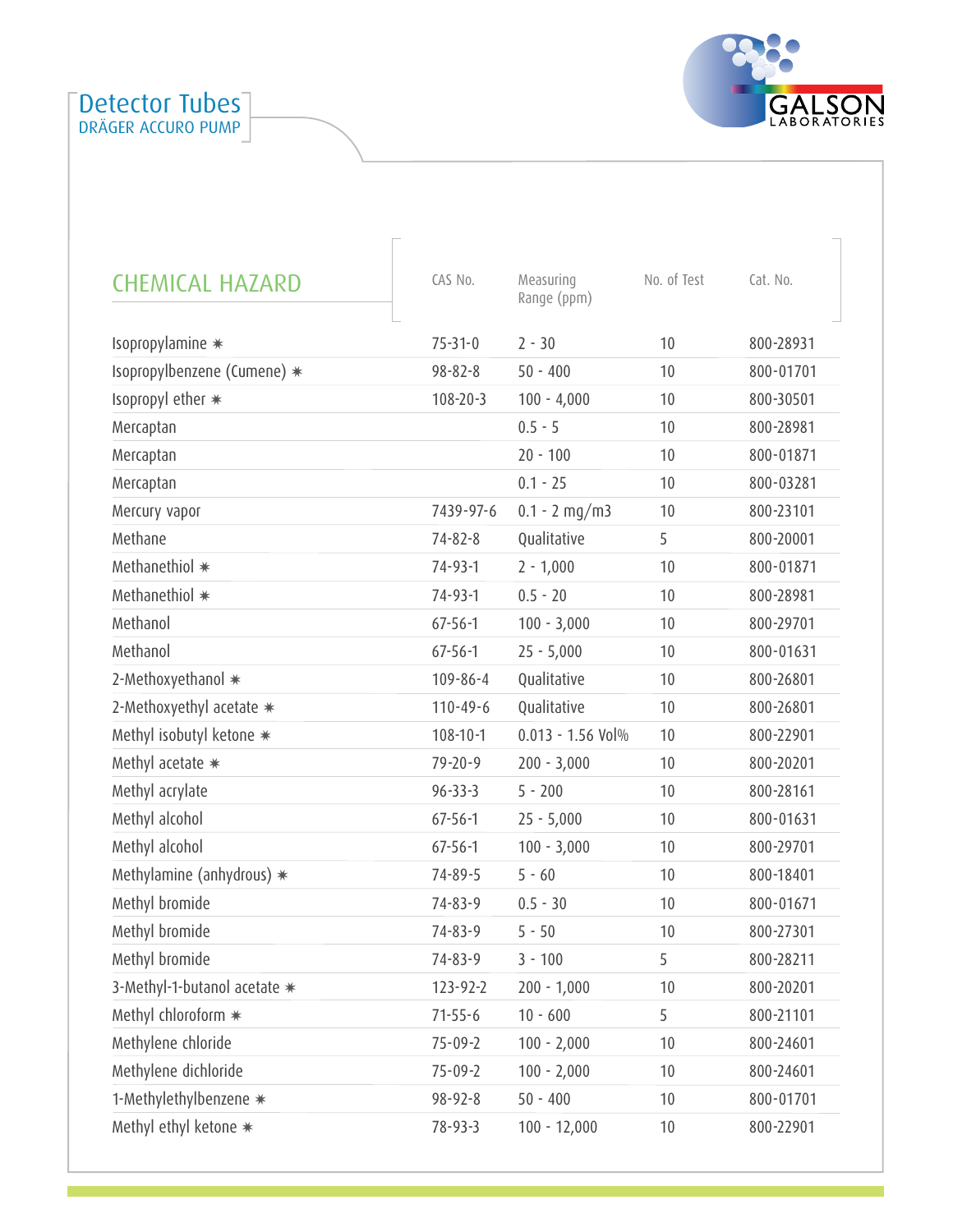

| <b>CHEMICAL HAZARD</b>   | CAS No.          | Measuring<br>Range (ppm) | No. of Test | Cat. No.  |
|--------------------------|------------------|--------------------------|-------------|-----------|
| Methyl isobutyl ketone * | $108 - 10 - 1$   | $0.013 - 1.56$ Vol%      | 10          | 800-22901 |
| Methyl mercaptan $*$     | 74-93-1          | $20 - 1,000$             | 10          | 800-01871 |
| Methyl mercaptan $*$     | $74 - 93 - 1$    | $0.5 - 5$                | 10          | 800-28981 |
| 4-Methyl-2-pentanone *   | $108 - 10 - 1$   | $0.013 - 1.56$ Vol%      | 10          | 800-22901 |
| Methyl propyl ketone *   | 107-87-9         | $130 - 15,600$           | 10          | 800-22901 |
| Monobromoethane *        | $74 - 96 - 4$    | $20 - 200$               | 10          | 800-27301 |
| Monoethylamine *         | $75 - 04 - 7$    | $5 - 60$                 | 10          | 800-18401 |
| Monostyrene              | $100 - 42 - 5$   | $50 - 400$               | 10          | 800-27601 |
| Monostyrene              | $100 - 42 - 5$   | $10 - 200$               | 10          | 800-23301 |
| Monostyrene              | $100 - 42 - 5$   | $10 - 250$               | 10          | 800-33141 |
| Natural gas              | $74 - 82 - 8$    | Qualitative              | 5           | 800-20001 |
| Nickel carbonyl          | 13463-39-3       | $0.1 - 1$                | 9           | 800-19501 |
| Nickel tetracarbonyl     | 13463-39-3       | $0.1 - 1$                | 9           | 800-19501 |
| Nitric acid, fuming      | 7697-37-2        | $1 - 50$                 | 10          | 800-28311 |
| Nitrochloroform          | $76 - 06 - 2$    | $0.1 - 2$                | 10          | 800-03421 |
| Nitrogen dioxide         | $10102 - 44 - 0$ | $2 - 100$                | 10          | 800-19101 |
| Nitrogen dioxide v       | $10102 - 44 - 0$ | $0.5 - 25$               | 10          | 800-30001 |
| Nitrogen dioxide         | $10102 - 44 - 0$ | $1.3 - 25$               | 5           | 800-01111 |
| Nitrotrichloromethane    | $76 - 06 - 2$    | $0.1 - 2$                | 10          | 800-03421 |
| Nitrous fumes *          |                  | $20 - 500$               | 10          | 800-24001 |
| Nitrous fumes *          |                  | $100 - 5,000$            | 10          | 800-27701 |
| Nitrous fumes *          |                  | $50 - 2,000$             | 10          | 800-01921 |
| Nitrous fumes *          |                  | $0.50 - 10$              | 10          | 800-29401 |
| Nitrous fumes *          |                  | $2 - 100$                | 10          | 800-31001 |
| n-Octane *               | $11 - 65 - 9$    | $10 - 2,500$             | 10          | 800-30201 |
| n-Octane *               | $11 - 65 - 9$    | $10 - 300$               | 10          | 800-01691 |
| Oil mist                 |                  | $0.3 - 5$ mg/m3          | 10          | 800-28371 |
| Oil mist                 |                  | $1 - 10$ mg/m3           | 10          | 800-33031 |
| Olefins: Propylene       |                  | 0.06 to 3.2 Vol %        | $10$        | 800-31201 |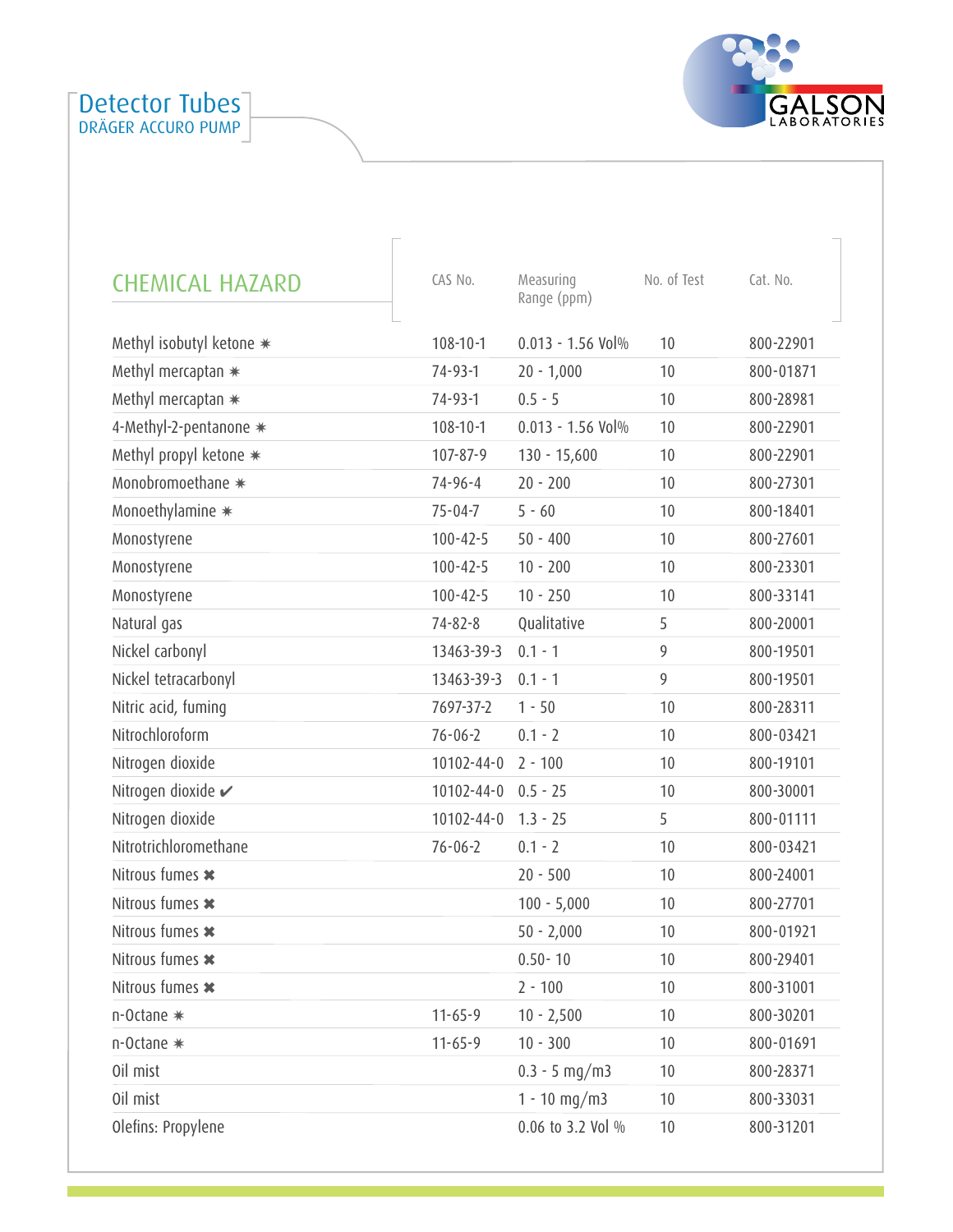

| <b>CHEMICAL HAZARD</b>               | CAS No.        | Measuring<br>Range (ppm) | No. of Test | Cat. No.  |
|--------------------------------------|----------------|--------------------------|-------------|-----------|
| Olefins: Butylene                    |                | 0.04 to 2.4 Vol %        | 10          | 800-31201 |
| Organic arsenic compounds and arsine |                | Qualitative              | 10          | 800-26303 |
| Organic basic nitrogen compounds     |                | Qualitative              | 10          | 800-25903 |
| 2,2'-Oxybis-propane *                | $108 - 20 - 3$ | $100 - 4,000$            | 10          | 800-30501 |
| Oxygen                               | 7782-44-7      | 5 - 23 Vol %             | 10          | 800-03261 |
| <b>Ozone</b>                         | 10028-15-6     | $20 - 300$               | 10          | 800-21001 |
| <b>Ozone</b>                         | 10028-15-6     | $0.05 - 1.4$             | 10          | 800-33181 |
| n-Pentane                            | $109 - 66 - 0$ | $100 - 1,500$            | 10          | 800-24701 |
| 2-Pentanone *                        | 107-87-9       | $130 - 15,600$           | 10          | 800-22901 |
| 1-Pentyl acetate *                   | $628 - 63 - 7$ | $200 - 1,000$            | 10          | 800-20201 |
| Pentyl acetate *                     | $628 - 63 - 7$ | $200 - 1,000$            | 10          | 800-20201 |
| Perchloroethylene                    | $127 - 18 - 4$ | $0.1 - 4$                | 10          | 800-01551 |
| Perchloroethylene                    | $127 - 18 - 4$ | $2 - 300$                | 10          | 800-01501 |
| Perchloroethylene                    | $127 - 18 - 4$ | $10 - 500$               | 10          | 800-30701 |
| Petroleum hydrocarbons               |                | $10 - 300$               | 10          | 800-01691 |
| Petroleum hydrocarbons               |                | $100 - 2,500$            | 10          | 800-30201 |
| Phenol                               | 108-95-2       | $1 - 20$                 | 10          | 800-01641 |
| Phosgene                             | $77 - 44 - 5$  | $0.02 - 1$               | 10          | 800-01521 |
| Phosgene                             | $77 - 44 - 5$  | $0.25 - 15$              | 10          | 800-28301 |
| Phosphine                            | 7803-51-2      | $0.1 - 4$                | 10          | 800-31101 |
| Phosphine                            | 7803-51-2      | $25 - 10,000$            | 10          | 800-01621 |
| Phosphine                            | 7803-51-2      | $0.01 - 1.0$             | 10          | 800-01611 |
| Phosphine                            | 7803-51-2      | $50 - 1,000$             | 10          | 800-21201 |
| Phosphoric acid esters               |                | 0.05                     | 10          | 800-28461 |
| Polytest (screening tube)            |                | Qualitative              | 10          | 800-28401 |
| Propane                              | 74-96-8        | $0.5 - 1.3$ Vol $%$      | 10          | 800-26101 |
| 2-Propanol *                         | $67 - 63 - 0$  | $100 - 3,000$            | 10          | 800-29701 |
| 2-Propanol *                         | $67 - 63 - 0$  | $50 - 4,000$             | 10          | 800-01631 |
| 2-Propenal *                         | $107 - 02 - 8$ | $0.1 - 10$               | 5           | 800-28451 |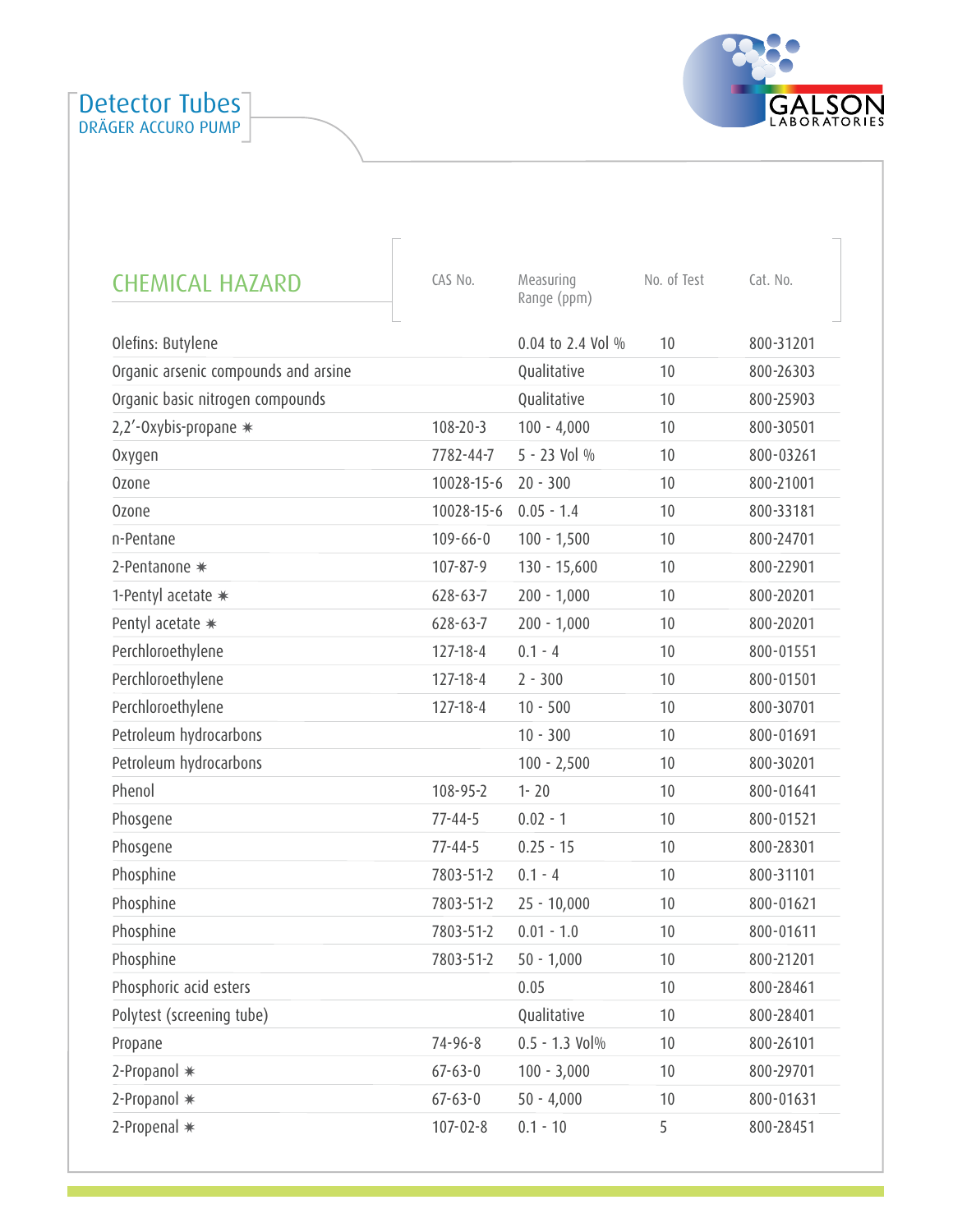

| <b>CHEMICAL HAZARD</b>         | CAS No.        | Measuring<br>Range (ppm) | No. of Test | Cat. No.  |
|--------------------------------|----------------|--------------------------|-------------|-----------|
| 2-Propenoic acid ethyl ester * | $140 - 88 - 5$ | $5 - 300$                | 10          | 800-28161 |
| n-Propyl acetate *             | $109 - 60 - 4$ | $200 - 3,000$            | 10          | 800-20201 |
| Propylene dichloride *         | $78 - 87 - 5$  | $50 - 100$               | 10          | 800-27301 |
| Propylene imine (inhibited) *  | $75 - 55 - 8$  | $0.25 - 3$               | 10          | 800-01711 |
| Pyridine                       | $110 - 86 - 1$ | 5                        | 10          | 800-28651 |
| Smoke tube ❖                   |                |                          | 10          | 800-25301 |
| Stibine *                      | 7803-52-3      | $0.05 - 3$               | 10          | 800-25001 |
| Styrene                        | $100 - 42 - 5$ | $50 - 400$               | 10          | 800-27601 |
| Styrene                        | $100 - 42 - 5$ | $10 - 250$               | 10          | 800-33141 |
| Styrene                        | $100 - 42 - 5$ | $10 - 200$               | 10          | 800-23301 |
| Sulfur dioxide                 | 7446-09-5      | $50 - 8,000$             | 10          | 800-01531 |
| Sulfur dioxide                 | 7446-09-5      | $0.1 - 3$                | 10          | 800-27101 |
| Sulfur dioxide                 | 7446-09-5      | $0.5 - 25$               | 10          | 800-28491 |
| Sulfur dioxide                 | 7446-09-5      | $1 - 25$                 | 10          | 800-31701 |
| Sulfur dioxide                 | 7446-09-5      | $20 - 2,000$             | 10          | 800-24201 |
| Sulfuric acid                  | 7664-93-9      | $1 - 5$ mg/m3            | 9           | 800-28781 |
| Sulfuryl fluoride              | 2699-79-8      | 10                       | 5           | 800-03361 |
| Systox *                       | 8065-48-3      | Qualitative              | 10          | 800-25803 |
| Tetracarbonyl nickel           | 13463-39-3     | $0.1 - 1$                | 9           | 800-19501 |
| Tetrachloroethylene            | $127 - 18 - 4$ | $0.1 - 4$                | 10          | 800-01551 |
| Tetrachloroethylene            | $127 - 18 - 4$ | $2 - 300$                | 10          | 800-01501 |
| Tetrachloroethylene            | $127 - 18 - 4$ | $10 - 500$               | 10          | 800-30701 |
| Tetrachloromethane *           | $56 - 23 - 5$  | $0.2 - 70$               | 10          | 800-01791 |
| Tetrachloromethane *           | $56 - 23 - 5$  | $1 - 15$                 | 5           | 800-01021 |
| Tetrachloromethane *           | $56 - 23 - 5$  | $5 - 50$                 | 10          | 800-27401 |
| Tetrahydrofuran *              | 109-99-9       | $50 - 400$               | 10          | 800-29701 |
| Tetrahydrothiophene            | $110 - 01 - 0$ | $1 - 10$                 | 5           | 800-01341 |
| Thioether                      |                | Qualitative              | 10          | 800-25803 |
| Toluene                        | 108-88-3       | $50 - 400$               | 10          | 800-01701 |